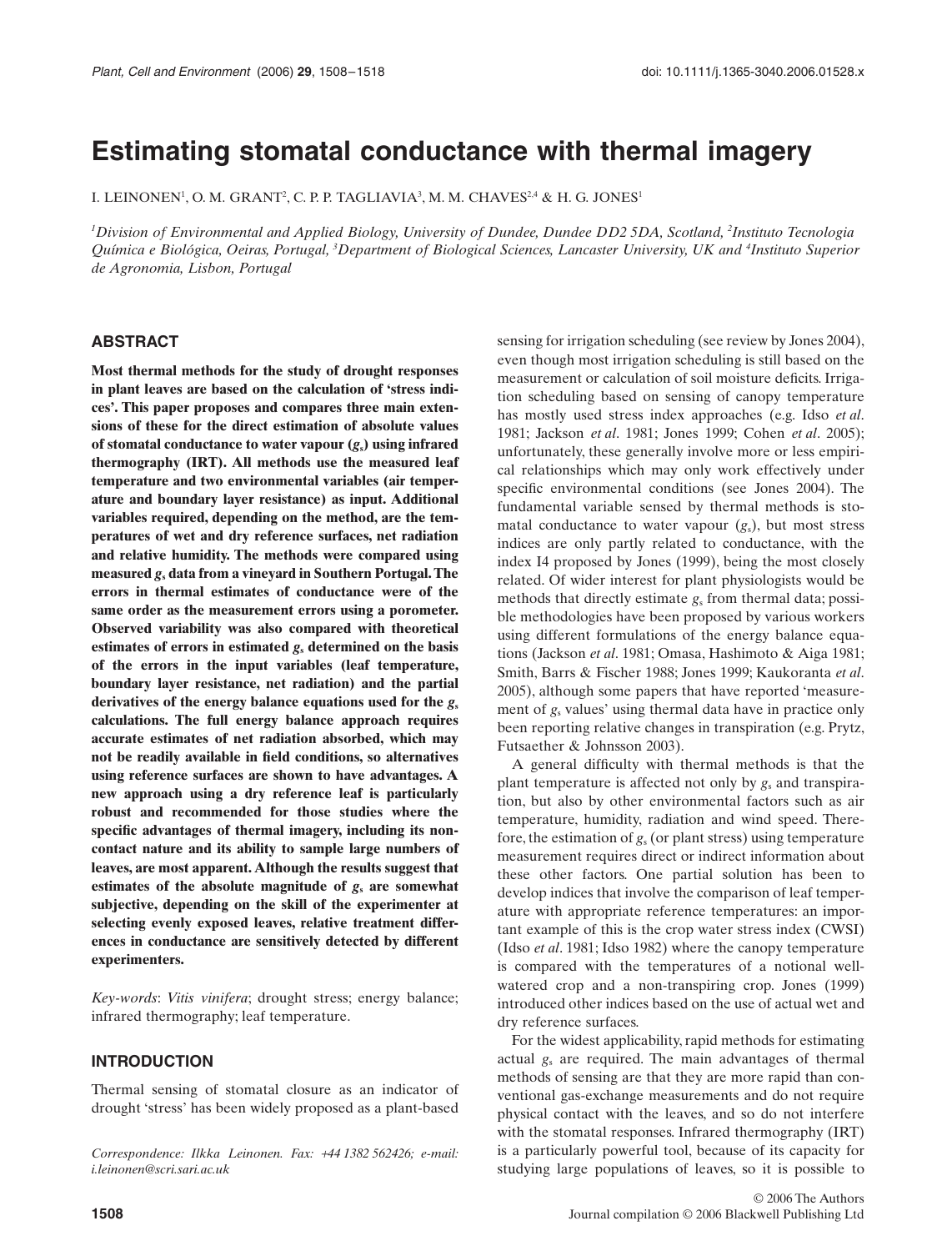rapidly get information over large areas of canopy (Jones & Leinonen 2003) especially with the use of automated image processing (Leinonen & Jones 2004).

With the increasing application of thermal methods, it is timely to reassess the relative advantages and sensitivities of the various ways in which thermal data can be used to estimate  $g_s$ . In this paper, we present three different methods, which are able to directly estimate the absolute  $g_s$  using the measurements of leaf temperature, reference surface temperatures and meteorological variables. We demonstrate the applications of these methods using data from a vineyard where the vines were exposed to different irrigation treatments. We also present a detailed evaluation of the potential errors in the  $g_s$  estimated by these methods.

# **MATERIALS AND METHODS**

#### **Field experimental data**

Experimental data for the comparisons with model calculations were obtained from field measurements of grapevine (*Vitis vinifera* cv. Aragonêz) leaves, performed on 27– 28 July 2004 at a commercial vineyard ('Seis Reis') near Estremoz (38°48′N, 7°29′W) in the Alentejo area of Southeast Portugal, where the climate is Mediterranean, with hot, dry summers and cool, wet winters. The soils are clay. The vines were grafted on 1103 Paulsen rootstock in 2000 and trained on a bilateral Royal Cordon system. Rows run from 70°E to 250°, with 80 plants per row, and a planting density of 4000 ha<sup>−</sup><sup>1</sup> .

The measurements reported here were primarily from three rows of seven non-irrigated (NI) (no irrigation since 17 June) plants and a similar number of fully irrigated (FI) (100% of the  $ET_c$ , half of water supplied to each side of the root system) plants at one end of a larger randomized block irrigation experiment with partial root zone drying (PRD) (50% of  $ET_c$  periodically supplied to only one side of the root and sides alternated every 15 d), regulated deficit irrigation (RDI) (% of the  $ET_c$  variable over the growing season supplied simultaneously to both sides of the root system) and deficit irrigation (DI) (50% of the  $ET_c$ , half of water supplied to each side of the row). The treatments were imposed on 15 June 2004.  $ET_c$  was defined according to Allen *et al*. (1999) as the crop evapotranspiration under standard conditions or otherwise known as the 'crop water requirement'. All measurements were taken both on the sunlit and shaded sides of the canopy and utilized a randomized block sampling design.

Thermal images were obtained with two imagers. The first was a SnapShot 525, Infrared Solutions, Minneapolis, MN, USA (supplied by Alpine Components, Oban Road, St. Leonards-on-Sea, East Sussex, UK). This is a  $120 \times 120$ pixel line scan imager that operates in the wavebands 8–  $12 \mu m$ . Any spatial error in temperature estimates was corrected using reference images of the temperatureequilibrated lens cover after every sample image using the method described by Jones *et al*. (2002). Nearly simultaneous digital images were taken to aid the subsequent analysis of defined leaf or canopy areas in the SnapView Pro (Infrared Solutions) software. The background temperature was determined for each set of measurements as outlined in the manual for the imager. This method entails measuring the temperature of a crumpled sheet of aluminium foil in a similar position to the leaves of interest, with the emissivity set at 1.0. emissivity for measurements of grapevine canopies was set at 0.96. The second imager was a ThermaCAM SC2000 camera (FLIR Systems, West Malling, Kent, UK), which is also a long-wave imager but with a  $320 \times 240$  pixel sensor.

The *g*<sup>s</sup> values of three to five leaves from the canopy area corresponding to each thermal image were measured with an AP4 porometer (Delta-T Devices, Burwell, Cambridge, England) immediately after taking the thermal images. The quoted accuracy of this instrument is  $\pm 20\%$  of conductance reading. Three to five leaves were measured from the canopy area. The meteorological data at 2 m (air temperature, total short-wave radiation, wind speed and relative humidity) were averaged over intervals of 1 min using a Skye MiniMet meteorological station, with an A100R (Vector Instruments, Rhyll, UK) anemometer and an SKS1110/1 pyranometer sensor (Skye Instruments Ltd, Powys, UK). Because the above canopy wind speed overestimated the wind speed, and hence, the boundary layer conductance at the surface of the canopy, the boundary layer conductance was also estimated using heated and unheated leaf models (Brenner & Jarvis 1995). The latter tended to underestimate conductance because they were placed partly inside the canopy to minimize direct solar radiation.

In this study, the net isothermal radiation  $(R_{ni})$  was assumed equal to the absorbed short-wave radiation because preliminary measurements suggested that the other component of  $R_{ni}$ , the net long-wave radiation absorbed by the leaf at air temperature (see Jones 1992), is close to zero for vertical leaves at the side of rows. This is because the environment that determines the incoming long-wave radiation on average approximates the leaf temperature for a typical leaf on the vertical side of a vine canopy where the colder sky visible tends to be compensated by the warmer soil. The short-wave solar radiation absorbed by a vertical canopy surface was calculated using Lambert's cosine law from the measured irradiance on a horizontal surface, the orientation of the row and the altitude and azimuth of sun (derived using the equations presented by Jones 1992 and Szokolay 1996). A constant proportion of direct and diffuse radiation and a constant reflectance were assumed, and only the diffuse radiation was included in calculations for the shaded side of the canopy. The diffuse radiation was assumed to be isotropic at 10% of the incoming radiation normal to the solar beam (based on a separate radiation survey carried out within the experimental canopy). For this study, an average value of the boundary layer estimates obtained by the wind speed measurements and by the heated leaves was used to derive a conversion factor for the observed wind speed. In this case, this conversion factor was 0.55. In other situations, different approximations may be more appropriate.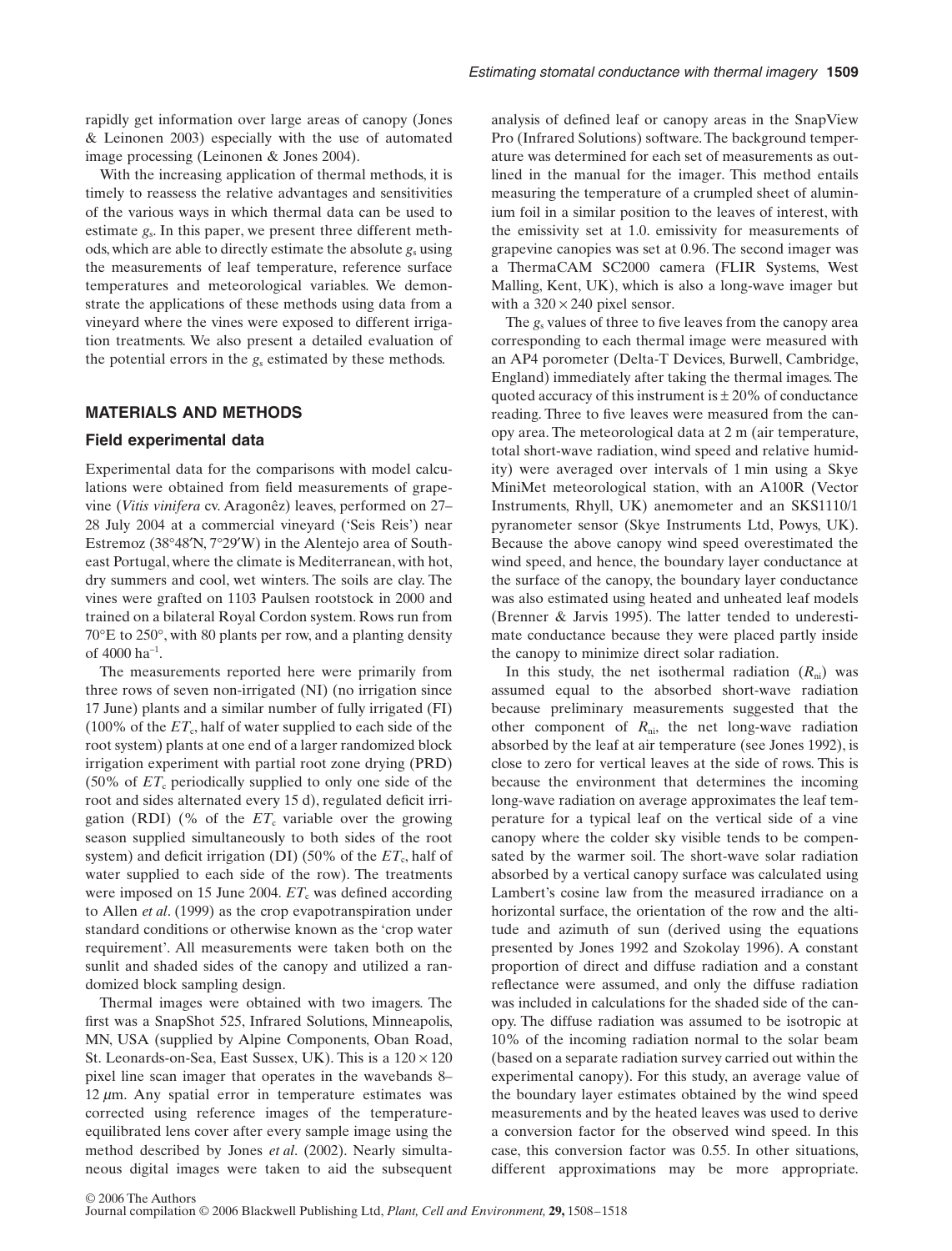Therefore, for comparison, we also carried out calculations using the original wind speed observations.

# **Estimation of** *g***<sup>s</sup> using leaf temperature measurements**

Three basic alternative methods for estimating  $g_s$  from leaf temperature measurements with differing requirements for ancillary information are compared; these range from the full energy balance equation [method (a)] to methods that use either dry [method (b)], or dry and wet [method (c)] reference surfaces. The number of ancillary meteorological measurements required depends on the method used. These methods are developed from the basic leaf energy balance (Jones 1992; Jones *et al*. 2002):

$$
T_1 - T_a = [r_{HR}(r_{aw} + r_s)\gamma R_{ni} - \rho c_p r_{HR} D]/
$$
  
{ $\rho c_p [\gamma (r_{aw} + r_s) + s r_{HR}],$  }(1)

where  $T_1$  and  $T_a$  (°C) are leaf and air temperatures, respectively,  $r<sub>s</sub>$  is the leaf resistance to water vapour and assumed to be dominated by the stomatal resistance component (s m<sup>-1</sup>),  $r_{\text{aw}}$  is the boundary layer resistance to water vapour  $(s \, \text{m}^{-1})$ ,  $R_{\text{ni}}$  is the net isothermal radiation [the net radiation for a leaf at air temperature (W m<sup>-2</sup>)],  $\rho$  is the density of air (kg m<sup>-3</sup>),  $c_p$  is the specific heat capacity of air (J kg<sup>-1</sup> K<sup>-1</sup>), *s* is the slope of the curve relating saturating water vapour pressure to temperature (Pa  $^{\circ}C^{-1}$ ),  $\gamma$  is the psychrometric constant (Pa  $K^{-1}$ ),  $r_{HR}$  is the parallel resistance to heat and radiative transfer  $(s \, m^{-1})$  and *D* is the air vapour pressure deficit (Pa).

# *(a) Without reference surface temperatures*

Stomatal resistance and  $g_s$  ( $g_s = 1/r_s$ ) can be directly calculated on the basis of leaf temperature and environmental variables (net isothermal radiation, wind speed, air temperature and relative humidity) by rearrangement of Eqn 1 as:

$$
r_{\rm s} = -\rho c_{\rm p} r_{\rm HR} [\mathbf{s} (T_{\rm l} - T_{\rm a}) + D] / \{ \gamma (T_{\rm l} - T_{\rm a}) \rho c_{\rm p} - r_{\rm HR} R_{\rm ni} \} - r_{\rm aw}.
$$
\n(2)

This calculation requires not only  $T<sub>1</sub>$ , but also measurements of  $T_a$ , D,  $R_{ni}$  and estimates of  $r_{HR}$  and  $r_{aw}$  (e.g. from wind speed (*u*) measurements according to Jones 1992). For *T*l, one leaf at the surface of the canopy (or two or more leaves in the case of SnapShot images) was selected from each thermal image. A circular area was manually extracted from the image and the average temperature of all pixels within this area was calculated.

# *(b) With dry reference temperature*

The need for an estimate of absorbed radiation can be eliminated by using the temperature of a dry reference leaf  $(T<sub>dry</sub>)$ . For this one, we can write (Jones 1992):

$$
T_{\rm dry} - T_{\rm a} = R_{\rm ni} r_{\rm HR} / \rho c_{\rm p}.
$$
\n(3)

Assuming that this dry reference has similar aerodynamic (e.g. size, roughness and orientation) and optical (absorptance and exposure to incoming radiation) properties to the leaf of interest, one can rearrange and substitute for  $R_{ni}$  in Eqn 2 to give:

$$
r_{\rm s} = -\rho c_{\rm p} r_{\rm HR} [s(T_1 - T_{\rm a}) + D] / [\gamma \rho c_{\rm p} (T_1 - T_{\rm dry})] - r_{\rm aw}.
$$
 (4)

To estimate  $T_{\text{dw}}$ , a grapevine leaf, cut from the canopy prior to measurements, was covered in petroleum jelly (Vaseline) on both sides and suspended from a tripod close to the leaves of interest, and with similar orientation and exposure to the measured leaves which were predominantly vertical. The average temperature over a circular area within the dry reference leaf in the thermal image was taken to represent the dry surface temperature. The variables  $r_{HR}$  and  $r_{aw}$  were estimated according to Jones (1992).

A modification of this approach was also tested (method bi), where all IRT-sensed temperatures, *T*, were corrected by multiplying by  $T_{d,\text{calc}}/T_{\text{dry}}$ , where  $T_{d,\text{calc}}$  is the temperature of a dry surface as calculated from the environmental measurements (Eqn 3). This directly corrects for any absolute error in the calibration of the infrared sensor because all temperatures are corrected to a common scale [as in method (c)].

## *(c) With dry and wet reference temperatures*

As pointed out by Jones (1999), the requirement for ancillary meteorological data can be further decreased by using the temperatures of both wet  $(T<sub>wet</sub>)$  and dry reference leaves: in this case, the only environmental variables required are the air temperature and the boundary layer resistance allowing stomatal resistance to be directly calculated as:

$$
r_{\rm s} = [r_{\rm aw} + (s/\gamma)r_{\rm HR}](T_1 - T_{\rm wet})/(T_{\rm dry} - T_1). \tag{5}
$$

However, the above equation is valid only in the case that the boundary layer resistance to water vapour is equal for the plant leaf and reference leaves. For hypostomatous leaves used together with reference leaves for which both sides are wet, one should substitute the appropriate different values for  $r_{\text{aw}}$  in the derivation presented by Jones (1999) to give the following:

$$
r_{\rm s} = [0.92 \ r_{\rm aH} + (s/\gamma)r_{\rm HR}](T_{\rm dry} - T_{\rm wet})/(T_{\rm dry} - T_{\rm l}) - 1.84 \ r_{\rm aH} - (s/\gamma)r_{\rm HR},\tag{6}
$$

where 0.92  $r<sub>aff</sub>$  and 1.84  $r<sub>aff</sub>$  indicate the boundary layer resistance to water  $(r_{aw})$  for wet reference leaves and for hypostomatous plant leaves, respectively.  $T<sub>wet</sub>$  was measured on another grapevine leaf cut from the canopy prior to measurements and mounted adjacent to the dry reference leaf, but maintained wet by regular spraying on both sides with water and detergent.

In the few cases where physically unrealistic conductances (> 1200 or < 0 mmol  $m^{-2} s^{-1}$  were calculated, for the statistical analyses, values were set, respectively, as 1200 or 0 mmol  $m^{-2}$  s<sup>-1</sup> as the nearest physically realistic values.

#### **Uncertainty analysis**

The uncertainty in estimates of  $g_s(\sigma_{gs})$  can be calculated on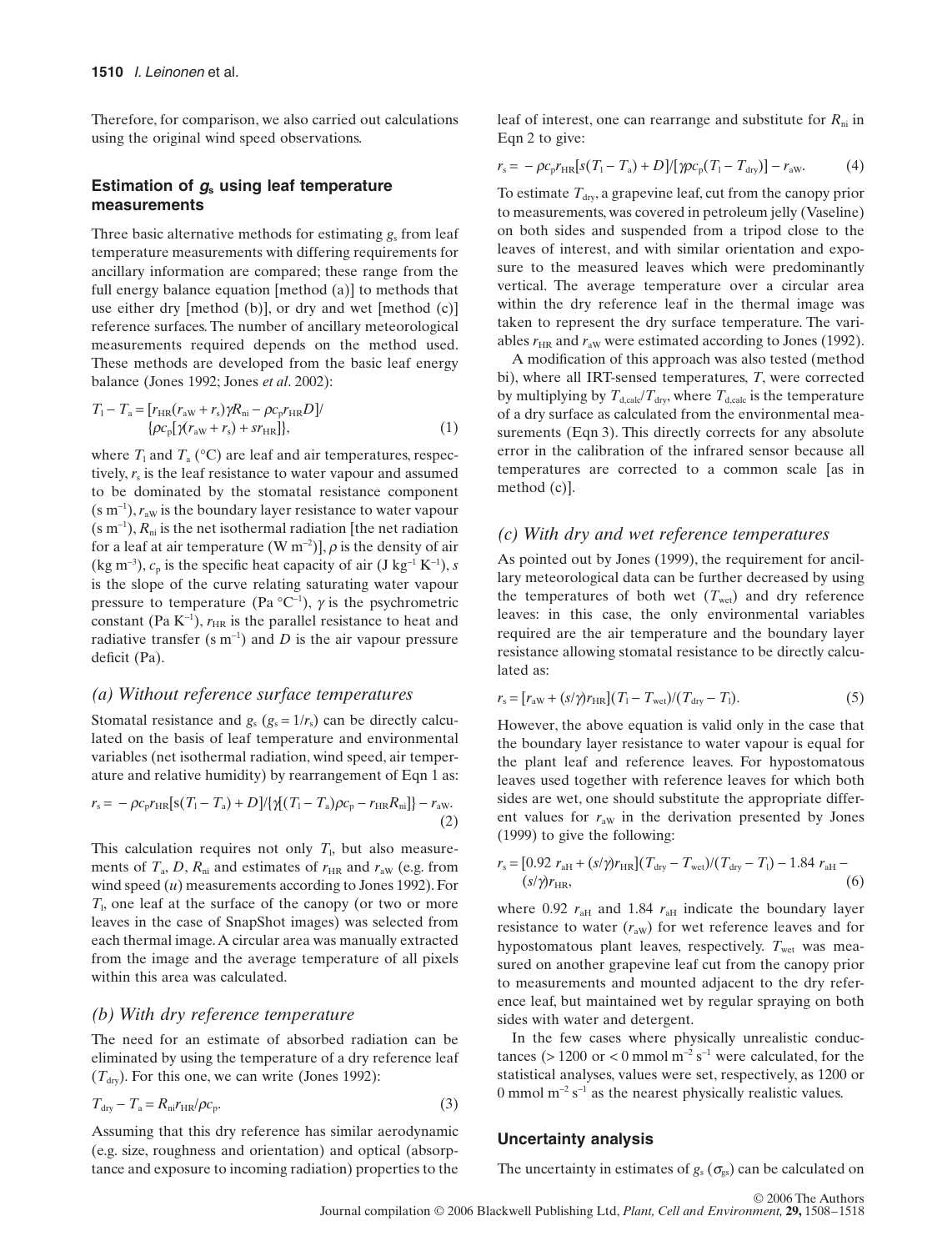the basis of the errors in measurement of the input variables. Errors in the following variables need to be considered: boundary layer resistance (affected by wind speed and the leaf dimensions and orientation), radiation, humidity, air temperature and leaf temperature (or leaf – air temperature difference). In addition, the reference leaf methods will also be subject to errors in estimates of the reference temperatures. These errors include: (1) random errors arising from both instrument noise and temporal lags between measured values and the relevant responses (e.g. as a result of spatial separation of anemometer or radiometer and the leaf of interest); and (2) bias errors resulting from miscalibration of sensors or erroneous conversion factors. Random and bias errors are considered separately as they have different impacts on the analysis.

One way to estimate the uncertainty is the use of simulation methods such as the Monte Carlo approach. However, for practical purposes, an analytical method is valuable for estimating the potential error of the  $g_s$  estimates in various environmental conditions. Unfortunately, precise calculation of the random errors is difficult because of the complexity of Eqns 2, 4 and 6, the fact that some variables show a measure of covariance, and the fact that various 'constants' involved all have different temperature sensitivities. Therefore, we developed a simplified analytical method for error propagation considering the most important variables that are potential sources of uncertainty as derived from the preliminary analysis. These variables are leaf temperature, reference temperatures, radiation and boundary layer resistance (estimated from wind speed measurements and/or heated leaves). Although air temperature affects several variables, these effects can usually be considered to be minor, and are excluded from the analytical error analysis in this study. Furthermore, based on simulation tests, small errors in the measurements of relative humidity were found to have only a minor effect on the estimated *g*s, while any effects of varying leaf orientation with respect to the airflow can be incorporated in the wind speed error. Details of the random error calculations may be found in the Supplementary Material available online (Fig. S1).

In the analytical method, the uncertainty of the output variable  $(r<sub>s</sub>)$  is calculated by multiplying the errors in the input variables by the partial derivatives of the function  $r<sub>s</sub>$ with respect to the input variable. For comparison, the analytical results were compared with a Monte Carlo approach where a normally distributed random error (obtained using the NORMINV function in Excel and applying an appropriate SD) was superimposed on each of the measured variables. This method also incorporated the full effect of errors in air temperature measurements and the errors in the humidity measurements, which were excluded from the analytical approach. Three thousand simulations were run for each set of environmental conditions or error magnitudes.

The sensitivity of estimates of  $r<sub>s</sub>$  to bias in temperature measurements was estimated by partial differentiation of the appropriate Eqns 2, 4 or 6 with respect to the leaf–air temperature difference and substitution of typical values of the various variables. Details of the relevant partial derivatives may be found in the Supplementary Material available online (Fig. S1).

#### **Errors in input variables**

The specification of thermal imagers varies substantially. The ThermaCAM SC2000 has a quoted noise equivalent temperature difference (NETD) of < 0.08K, and an accuracy of  $\pm 2K$  or 2%, which are typical of portable uncooled thermal imagers, and the SnapShot 525 has an NETD of  $< 0.4K$  and an accuracy of  $\pm 2K$ . The NETD is calculated on a single pixel basis; averaging over larger numbers of images or pixels can improve the effective sensitivity. The SD of the temperatures of individual pixels over the central areas of selected homogeneous leaves averaged 0.23 °C for the Snapshot and < 0.1 °C for the ThermaCAM over a number of studies in different environments. In a number of individual tests in a range of environments, the absolute leaf temperatures recorded for both cameras were within 1 °C of the values obtained using fine-wire copperconstantan thermocouples and usually within 0.4 °C.These values correspond with or exceed the specifications of the two instruments. For the uncertainty analysis of the field data in this study, we used the value of  $1^{\circ}$ C as a very conservative estimate for the random error of both leaf and reference temperature measurements.

The anemometer used has a quoted accuracy of 1% of wind speed. However, in the field measurements of this study, the estimate of wind speed used in the model calculations was an average of two very different measurements, both separating spatially from the location of the leaf temperature measurements. Therefore, wind speed was probably the most uncertain of all measured variables, and we used a relative error as high as 50% in the uncertainty analysis. The humidity sensors had an accuracy of better than 2%.

The quoted typical uncertainty for the pyranometer sensor is  $\pm 3\%$  of the reading, to which must be added the uncertainty that arises from the spatial separation of leaf and sensor and the uncertainty that arises from variation in leaf angle. In the present study, leaves were selected for analysis with orientations differing by no more than about  $\pm 5$  which equates to  $\lt 1\%$  random error in radiation received by leaves nominally normally oriented to the beam increasing to *c*. 10% for leaves at 45° and even more as the angles become more acute. Further bias may arise from our assumption that  $R_{ni}$  equates to  $R_s$  (the absorbed short-wave irradiance). In addition, there may be some direct radiation coming through the canopy (against our assumption) at the shaded side of the row. For these reasons, a constant error, the magnitude of which was 20% of the maximum measured radiation value of each data set, was used for the uncertainty analysis of the field data.

#### **Statistical analysis**

Statistical analysis was performed using Minitab 13.1 (State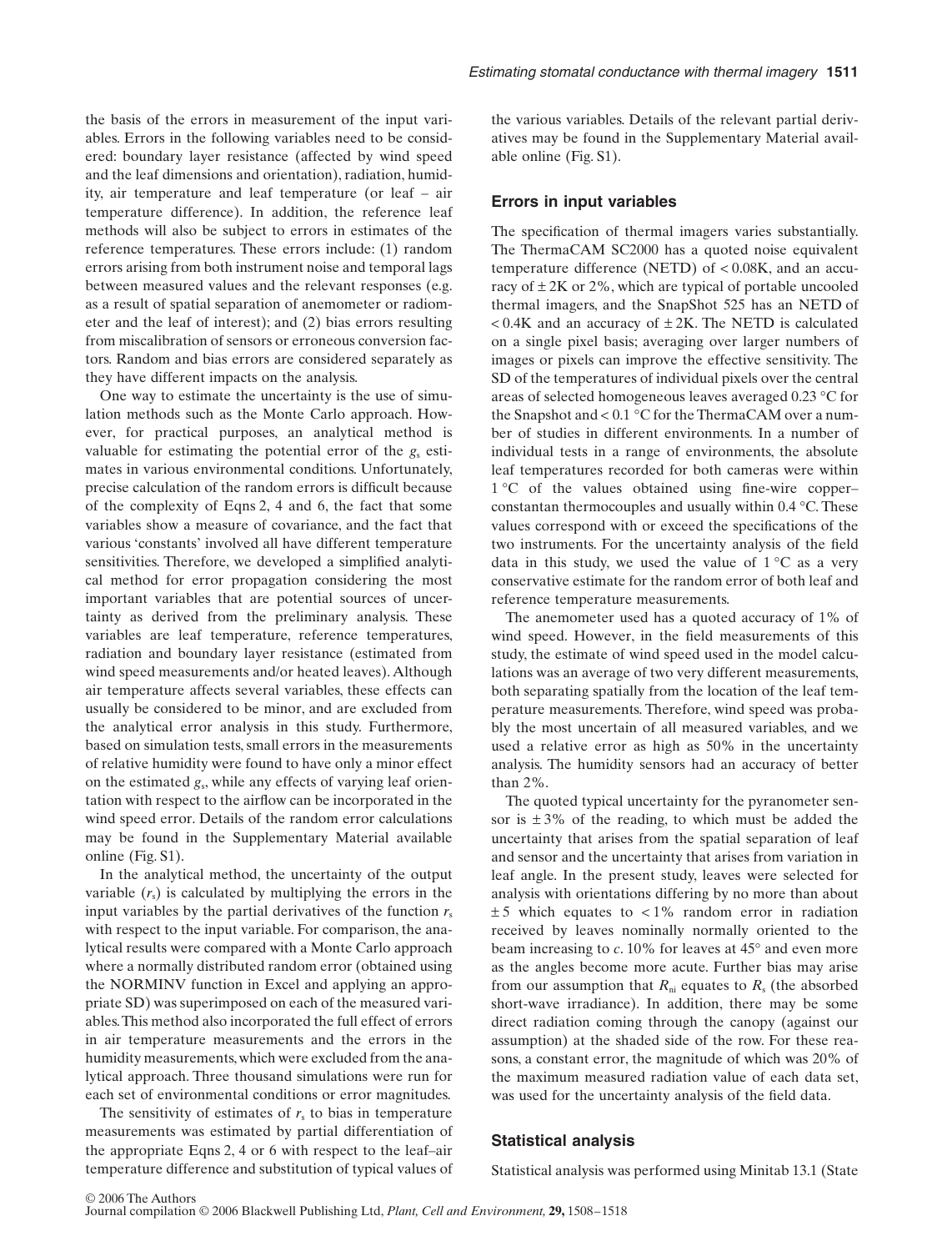College, PA, USA). For analyses of variance (ANOVAs), Bartlett's test was used to test for the homogeneity of variance, in no case was the slight tendency for the variance of conductance to increase with the mean strong enough to justify data transformation. Leaf-to-leaf variation  $(cv_{\text{leaf}})$ was estimated as the square root of the error mean square from an ANOVA (i.e. after eliminating block and treatment effects) and dividing by the mean to give the coefficient of variation.

# **RESULTS**

#### **Field measurements**

An initial replicated survey of the experiment with paired measurements where each camera imaged a similar area of canopy within about 30 s allowed a comparison of the two cameras. For 24 pairs of near-simultaneous images, the mean canopy temperatures recorded by the two cameras were within 0.2 °C (using the corrected SnapShot values). The image–image SDs (*s*image) of comparable canopy areas (from the error mean square of an ANOVA after removing all treatment and block effects) was 1.64 °C for the ThermaCAM and 2.25 °C for the SnapShot. These values include both instrument error and, much more importantly, both 'operator' errors in identifying comparable areas of canopy and short-term variation in true canopy temperature. Nevertheless, the correlations between temperatures obtained with the two cameras were high, with the correlation coefficient between ThermaCAM and SnapShot readings equalling 0.94, or higher depending on the experiment.

Sample relationships between reference surface temperatures measured with the ThermaCAM and the corresponding temperatures calculated using environmental measurements are shown in Fig. 1. In general, the relationship was close, although with a clear indication that the calculated temperatures for any treatment were more stable than the observed temperatures and did not fully reflect the short-term local variability; for the wet reference, part of the variability arises because of the difficulty of maintaining a leaf fully wetted (Grant *et al*., unpublished results). The high covariance between the temperatures of both references and the leaves ( $r$  usually  $> 0.75$ ) indicates that much of the short-term variability would be accounted for in methods using reference temperatures. It is also worth noting that there was a tendency, especially with the late evening measurements (b), for the calculated temperatures to overestimate the reference temperatures, possibly as a result of the model overestimating the actual radiation received at these solar elevations.

On each measurement occasion, the  $g_s$  values were measured on 3–5 individual leaves per plot from the area included in each of the thermal images. Some typical comparisons between the calculated (thermal) and measured (porometer) conductances are shown in Fig. 2. These illustrate the differences between the various thermal calculation methods and between independent temperature estimates (made by different researchers) on the same



**Figure 1.** Relationship between calculated and observed (ThermaCAM) temperatures of wet  $(\triangle)$  and dry  $(\square)$  reference leaves. Filled symbols are for the sunlit side of the canopy and open symbols are for the shaded side. (a) Measurements between 1050 and 1240 h on 27 July 2004. (b) Measurements taken between 1700 and 1805 h on 28 July 2004. IRT, infrared thermography.

thermal images. Table 1 summarizes some typical treatment means together with leaf–leaf variation (*cv*leaf) for each method/data set. This 'leaf–leaf' variation incorporates instrumental error, temporal changes, leaf-to-leaf and within-leaf variation: unfortunately, it is not easy reliably to separate these sources of error. The coefficient of variation for the porometer measurements of conductance was around 30%, but increased to between 32 and 46% for most of the thermal estimates. Nevertheless, in most cases, the treatment effects showed similar significance levels for porometer and thermal estimates. The accuracy of different methods varied between the data sets. Across a range of studies, the use of a dry reference with all imager temperatures corrected according to the calculated dry reference (method bi) was the most consistent and closest to the porometer measurements, while method (a) tended to be least accurate.

The results (Table 1; Fig. 2) illustrate the fact that in many cases, the different calculation methods tend to overestimate  $g_s$  compared with the porometer measurements especially in the case of the 28 July data set. The degree of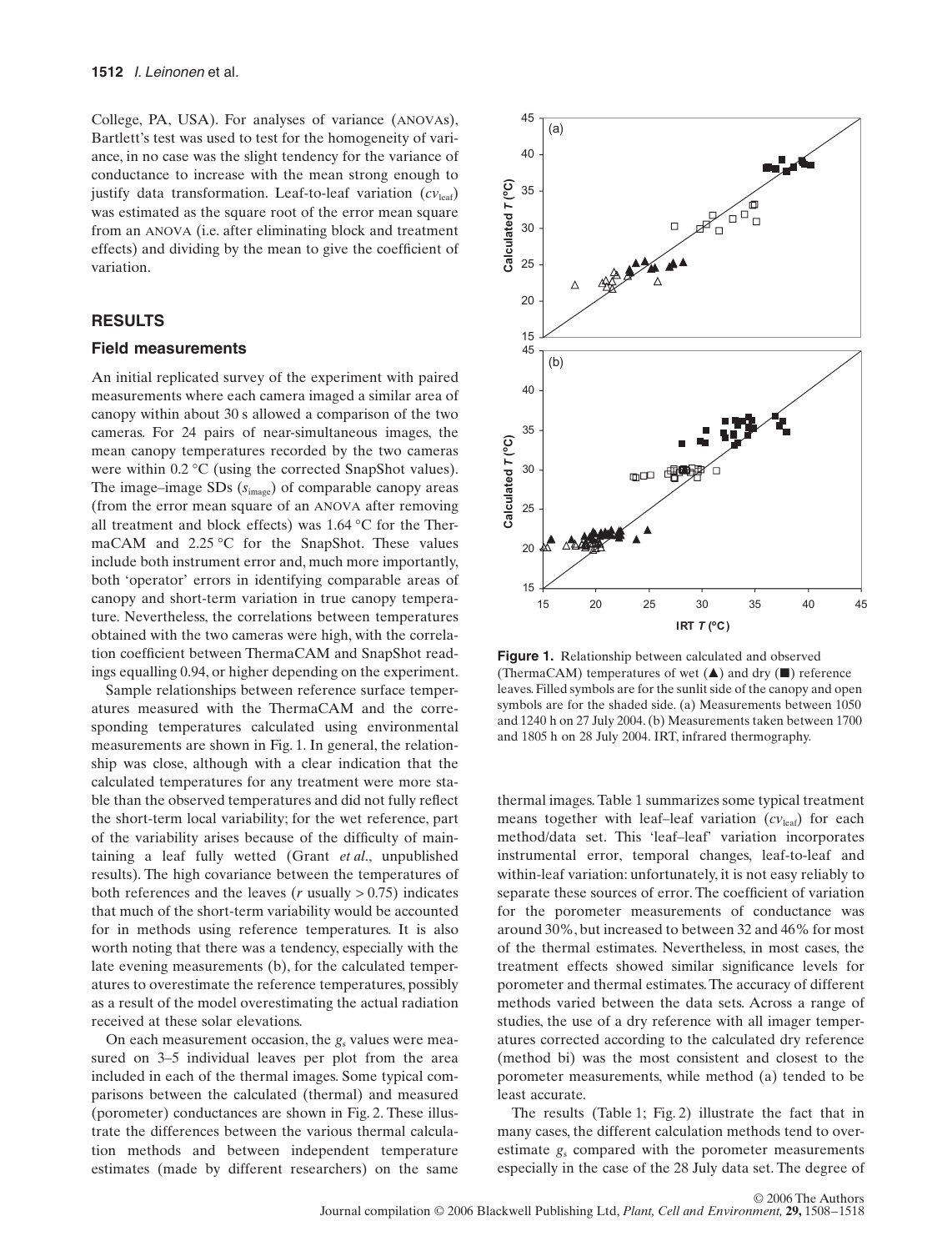

**Figure 2.** The relationship between calculated and measured stomatal conductances to water vapour (*g<sub>s</sub>*) for data from 28 July 2004. Each point is the mean of data for each block/treatment combination. (a, b, d & f) For one assessor identifying single leaves. (c) For the same user identifying a larger area from the image. (e) For an independent analyst. The methods applied are bi (a, c & e); b (b); c (d); and a (f). The open symbols are for data on the shaded canopy and the closed symbols are for the sunlit canopy, while fully irrigated (FI) treatment (diamonds) and non-irrigated (NI) treatment (circles) are indicated. The 1:1 line is shown.

overestimation, however, is dependent on the subjective selection of leaves by the analyst, as can be seen from a comparison of the 28 July data (e.g. compare Fig. 2a & c), with the latter apparently selecting a different subset of leaves. The overestimation may also be caused by systematic errors in the measurements of the environmental data, and also by the fact that the relationship between leaf temperature and *g*<sup>s</sup> is non-linear. This means that underestimation of leaf temperature causes higher error (overestimate) in calculated *g*<sup>s</sup> than similar overestimation of leaf temperature. Only in a few cases did the underestimation of the leaf temperature cause any unrealistic estimates of  $g_s$  $(g_s > 1200 \text{ mmol m}^{-2} \text{ s}^{-1})$ , although in one case the proportion reached 22% when method (a) was used.

In spite of the differences in absolute value, there were consistent correlations (expressed as  $R^2$  or the percentage of variance explained) between the calculated conductances and the porometer measurements of *g*s: these values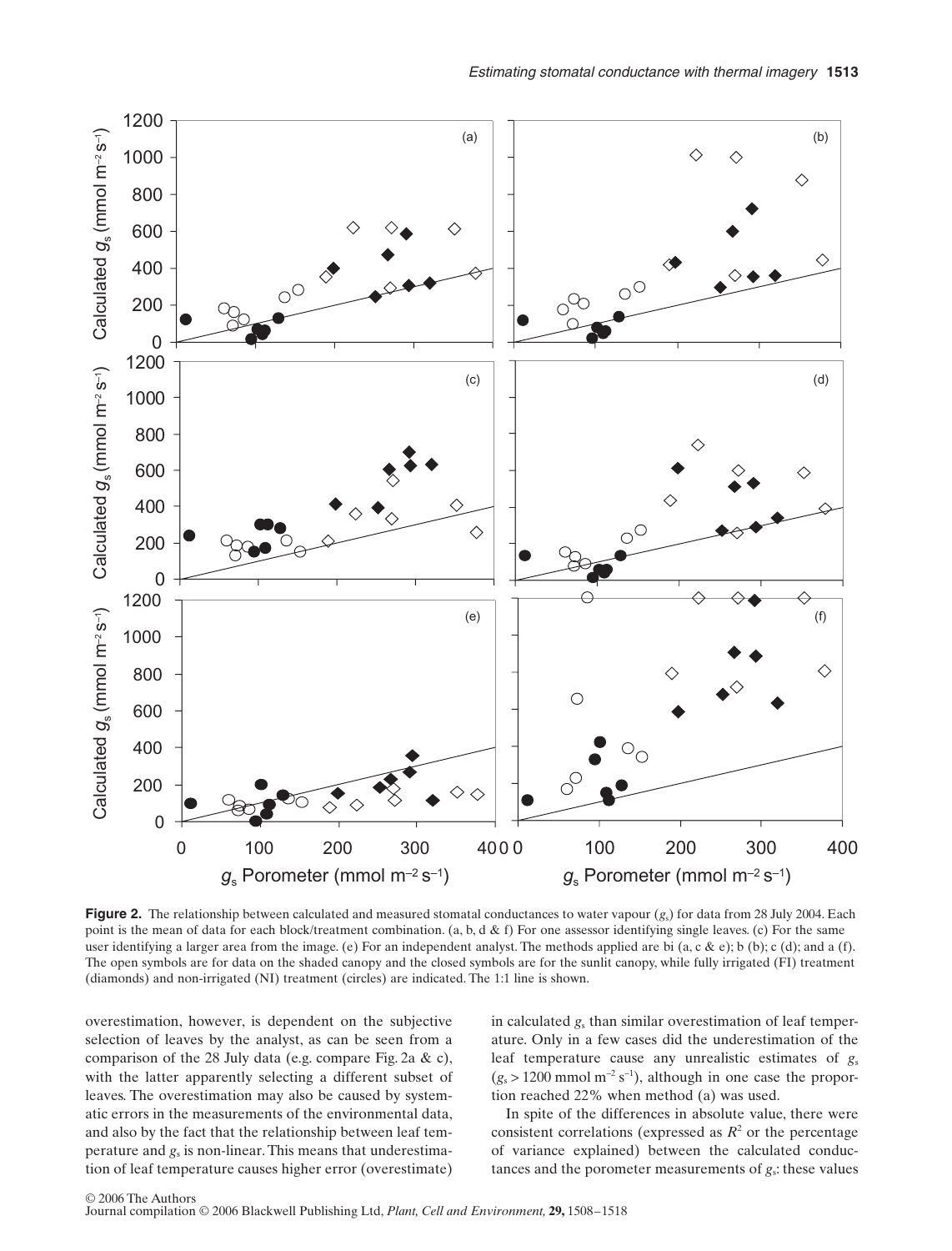|                                       |           |           | 27                |                   | 27                      |                              |                                                                     | 28                                                                                                                                                                                                                                                                                                                                                                                                |                       |                                                                | 28                                | 28                                                             |                                 |
|---------------------------------------|-----------|-----------|-------------------|-------------------|-------------------------|------------------------------|---------------------------------------------------------------------|---------------------------------------------------------------------------------------------------------------------------------------------------------------------------------------------------------------------------------------------------------------------------------------------------------------------------------------------------------------------------------------------------|-----------------------|----------------------------------------------------------------|-----------------------------------|----------------------------------------------------------------|---------------------------------|
|                                       | 27        | Leaf 1    | Leaf <sub>1</sub> | Leaf <sub>1</sub> |                         | 28                           | $\begin{array}{c} 28 \\ \text{Leaf 2} \\ \text{(a)} \end{array}$    |                                                                                                                                                                                                                                                                                                                                                                                                   | $28$<br>Leaf 2<br>(c) |                                                                | Leaf 3                            |                                                                |                                 |
| $(\text{mmol m}^{-2} \text{ s}^{-1})$ | Porometer | ලි        | ê                 |                   | Leaf $1$<br>(bi)        | Porometer                    |                                                                     | Leaf 2<br>(b)                                                                                                                                                                                                                                                                                                                                                                                     |                       | $28$<br>Leaf 2<br>(bi)                                         | $\widehat{a}$                     | Leaf 3<br>(bi)                                                 | $28$<br>Area 4<br>(bi)          |
| $FI - sun$                            | 433       | 503       | 678               | 855               |                         |                              |                                                                     |                                                                                                                                                                                                                                                                                                                                                                                                   |                       |                                                                |                                   |                                                                |                                 |
| $FI - shade$                          | 282       | 469       |                   | 191               | <b>ERS</b><br>ERS       | <u>ក្តី ដូន ន</u>            |                                                                     |                                                                                                                                                                                                                                                                                                                                                                                                   | 35758                 | 38 8 2 2 30                                                    | 435887                            | <b>Example</b>                                                 |                                 |
| $\overline{M}$ – sun                  | 193       | 364       | 319               |                   |                         |                              |                                                                     |                                                                                                                                                                                                                                                                                                                                                                                                   |                       |                                                                |                                   |                                                                |                                 |
| $\sqrt{1}$ – shade                    |           | $\approx$ |                   | 323<br>131<br>375 |                         |                              |                                                                     |                                                                                                                                                                                                                                                                                                                                                                                                   |                       |                                                                |                                   |                                                                |                                 |
| Mean                                  | 271       | 352       |                   |                   | 373                     |                              |                                                                     |                                                                                                                                                                                                                                                                                                                                                                                                   |                       |                                                                |                                   |                                                                |                                 |
| $\mathcal{N}_{\text{leaf}}$           | 0.30      | 0.37      | 0.46              | 0.40              | 0.38                    | $0.30$<br>$0.000$<br>$0.017$ | 814<br>986<br>985<br>90.000<br>90.000<br>00.000<br>00.000<br>00.000 | $\begin{array}{c}\n\text{4d} \\ \text{4e} \\ \text{6e} \\ \text{7d} \\ \text{8f} \\ \text{7e} \\ \text{7f} \\ \text{8g} \\ \text{9f} \\ \text{1000} \\ \text{140} \\ \text{141} \\ \text{1500} \\ \text{1600} \\ \text{1700} \\ \text{1801} \\ \text{1900} \\ \text{1000} \\ \text{1000} \\ \text{1000} \\ \text{1000} \\ \text{1000} \\ \text{1000} \\ \text{1000} \\ \text{1000} \\ \text{1000$ |                       |                                                                |                                   |                                                                | $5643523521773330.500.0000.002$ |
| Irrigation $P$                        | 0.002     | 0.103     | 0.012             | 0.003             |                         |                              |                                                                     |                                                                                                                                                                                                                                                                                                                                                                                                   | $\frac{0.32}{0.000}$  | $\begin{array}{c} 0.38 \\ 0.000 \\ 0.037 \\ 0.759 \end{array}$ | $0.57$<br>0.281<br>0.744<br>0.204 | $\begin{array}{c} 0.47 \\ 0.000 \\ 0.013 \\ 0.556 \end{array}$ |                                 |
| Shading $P$                           | 0.076     | 0.303     | 0.011             | 0.000             | 0.012<br>0.016<br>0.715 |                              |                                                                     |                                                                                                                                                                                                                                                                                                                                                                                                   |                       |                                                                |                                   |                                                                |                                 |
|                                       |           | 0.514     | 0.739             | 0.719             |                         |                              |                                                                     |                                                                                                                                                                                                                                                                                                                                                                                                   |                       |                                                                |                                   |                                                                | 0.704                           |

thermal conductance estimate. FI, fully irrigated; NI, non-irrigated.

fully irrigated; NI, non-irrigated. thermal conductance estimate.

E

**Table 1.** Samples of the different estimates of treatment means of stomatal conductance to water vapour  $(g_2)$  (mmol m<sup>-2</sup> s<sup>-1</sup>) for SnapShot measurements on 27 July 2004 (1055-1240 h;  $n = 48$ )

**le 1.** Samples of the different estimates of treatment means of stomatal conductance to water vapour (*g*s) (mmol m−2 s−1) for SnapShot measurements on 27 July 2004 (1055–1240 h; *n* = 48)

are close to what would be expected for similar error magnitudes for the two variables. As an approximate test of this statement for the 28 July data, we took the observed plot mean conductances and simulated (using the NORMINV function in Excel) the component individual conductances using the plot means and the observed overall  $s_{\text{leaf}}$  of 56.2, and then simulated the calculated conductance using the same error. Over 40 simulations  $R^2$  averaged 0.594, which is actually lower than most of the observed values.

Summarizing the results from a large series of analyses showed that although the magnitude of the error is rather little affected by the operator or area selected, the absolute values appear to be rather subjective depending on the leaf selection for analysis. The close fit (e.g. Fig. 2e) occurs where the operator selected well-exposed leaves, while the area image (Fig. 2c) is biased to lower temperatures, and therefore, higher conductances (at least on the sunlit side of the canopy) as it included some shaded (and hence, cooler) areas than the relevant reference surfaces.

#### **Model calculations of potential errors**

In addition to the direct observations based on the field data, the uncertainty in *g*<sup>s</sup> estimates using the four IRT methods was analysed using theoretical calculations. In these calculations, the environmental conditions were set constant and similar to the values for the field experiment. Figure 3 shows, for two representative data sets, the magnitude of the uncertainty for individual IRT estimates in comparison with the observed SD of porometer estimates. It is notable, that even though the rather large values for the errors of the leaf temperature and wind speed measurements were used, the magnitude of the error in the  $g_s$ estimates was rather similar for IRT calculations and porometer estimates, with the porometer values (horizontal bars) tending to be the larger. This result indicates that although the accurate estimation of the level of wind speed at the canopy surface may be difficult in field conditions, the error is not necessarily critical. For example, if the original wind speed value was used instead of the corrected value, the difference in the  $g_s$  estimates was only about 20%, on average, when the method with the dry reference leaf was used (results not shown).

The dependence of the uncertainty in the estimates of  $g_s$ on *g*<sup>s</sup> and on environmental variables was either simulated using the Monte Carlo approach or by the analytical method. In this analysis, the magnitude of the input errors was set smaller than in the field data of this study, assuming that the conditions of the measurements of environmental variables are optimal and that the input error is mainly limited to the instrumental error. Figure 4 shows how the magnitude of the random error in estimates of  $g_s$ , as calculated using the analytical method, varies as environmental conditions and *g*<sub>s</sub> change over a likely range of environmental conditions. For each environmental factor, the left-hand graphs indicate the absolute error and the right-hand graphs indicate the relative error in *g*s. In general, although the absolute error decreases monotonically as the leaf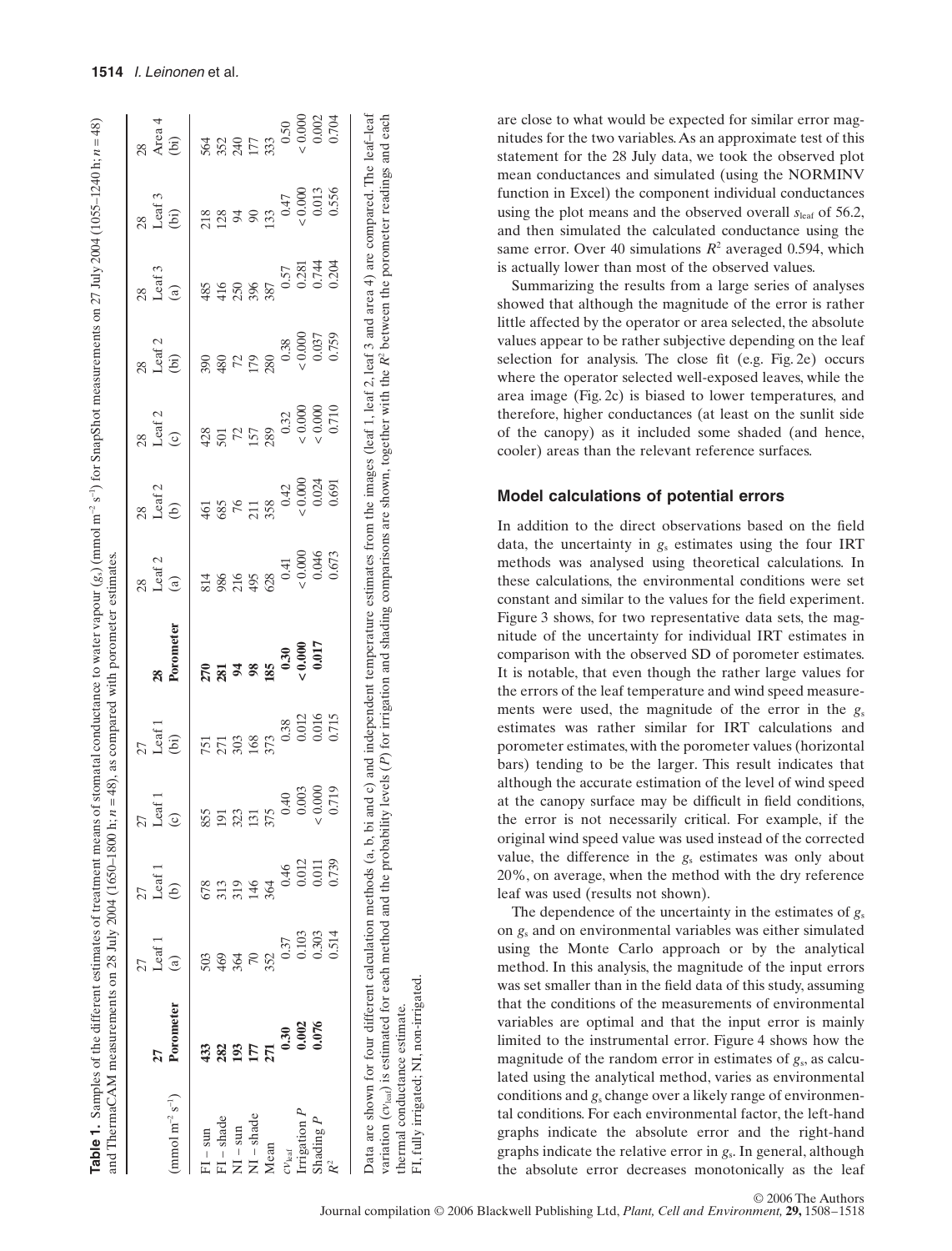

**Figure 3.** Examples showing the calculated uncertainty  $(\sigma_{gs})$  of individual conductance estimates (with error bars calculated using the analytical method) and stomatal conductance to water vapour (*g*s) measured with porometer (with SD). (a) Data for 27 July [method (b)]. (b) Data for 28 July [method (c)]. The diagonal line indicates 1:1 relationship between the measured and calculated *g*s.

conductance decreases, the relative error in estimates of *g*<sup>s</sup> can increase substantially as *g*<sup>s</sup> decreases below 100– 200 mmol  $m^{-2}$  s<sup>-1</sup>. The uncertainty for methods (b) and (c) (and bi – not shown) was generally very similar and less than the corresponding value for method (a) (Fig. 4). The magnitude of the error increases as air humidity increases, and when the temperature differences between wet and dry leaves decrease. The error also increases as the air temperature decreases, although the sensitivity to radiation depends strongly on the method used (Fig. 4c & d). The response to wind speed is also complex: at low  $g_s$  values the error increases with wind speed, but at high conductances the error decreases with increasing wind speed.

The magnitudes of uncertainties obtained using the analytical and Monte Carlo methods were rather similar, although with a tendency for the Monte Carlo simulations to give slightly larger errors (detailed results not shown). It is also notable that the Monte Carlo simulation generally predicted higher mean  $g_s$  values (usually by  $< 2\%$ , but reaching 5% for  $g_s$  of 800 mmol m<sup>-2</sup> s<sup>-1</sup> and  $\sigma_T$  = 0.4K) than those calculated using the means of all input variables (Eqns 2, 4 & 6). Larger errors and overestimated absolute values of  $g_s$  in the Monte Carlo method arise from the nonlinearities in the responses so that the mean effect of a normally distributed error in a component variable can lead to a bias in the result.

The sensitivity of the overall uncertainty to random errors in individual environmental measurements is investigated in Table 2. It is clear from this that the most critical measurements are of leaf (and reference surface) temperatures, and for method (a), of net radiation. Even quite large uncertainties in wind speed or  $T_a$  measurement have relatively small effects on the error in the estimate of *g*s. Note that absolute leaf temperatures only need to be known accurately for methods (a) and (b). The uncertainty arising from errors in infrared measurements of temperatures is much greater for the models using reference surfaces than for model (a) where only leaf temperatures are used. Interestingly, the errors are similar for both methods (b) and (c), even though the latter has an extra temperature measurement. This is because of the fact that the errors in terms  $T_{\text{dry}} - T_{\text{wet}}$  and  $T_{\text{dry}} - T_1$  partly offset each other.

Systematic errors in infrared temperature estimates have an effect on the estimated *g*<sup>s</sup> only when the method without reference leaves (a) or the method with the dry reference leaf alone (b) is used. The relative magnitude of this error is simply the partial derivative of the equation for  $r<sub>s</sub>$  with respect to variable  $T_1 - T_a$ , divided by the calculated value of stomatal resistance. An example of the dependence of the relative systematic errors in  $g<sub>s</sub>$  as a result of systematic temperature error is shown in Fig. 5.

#### **DISCUSSION**

IRT or thermometry for estimating *g*<sup>s</sup> has a number of advantages in comparison with conventional porometry.

**Table 2.** Dependence of the magnitude of the uncertainty in estimates of stomatal conductance to water vapour  $(g_s)$  on the magnitude of the component errors, expressed as a percentage increase in uncertainty of *g*<sup>s</sup> in response to a doubling (independently) of each component error

| Error $(\% )$                                 |          | $R_{\scriptscriptstyle \rm ni}$ |    | $\boldsymbol{\mu}$ |
|-----------------------------------------------|----------|---------------------------------|----|--------------------|
| (a) No reference surface<br>(b) Dry reference | 38<br>95 | 82.<br>n.a.                     | 11 | 12.                |
| (c) Wet and dry reference                     | 97       | n.a.                            |    |                    |

All values expressed relative to the uncertainty of estimate at  $g_s = 200$  mmol m<sup>-2</sup> s<sup>-1</sup> under the following error assumptions:  $\sigma_u = 5\%, \sigma_{R_{ni}} = 5\%, \sigma_T = 0.2 \text{ °C}$  (all temperature measurements).  $R_{ni}$ , net isothermal radiation;  $T_a$ , air temperature; *u*, wind speed; n.a., not applicable.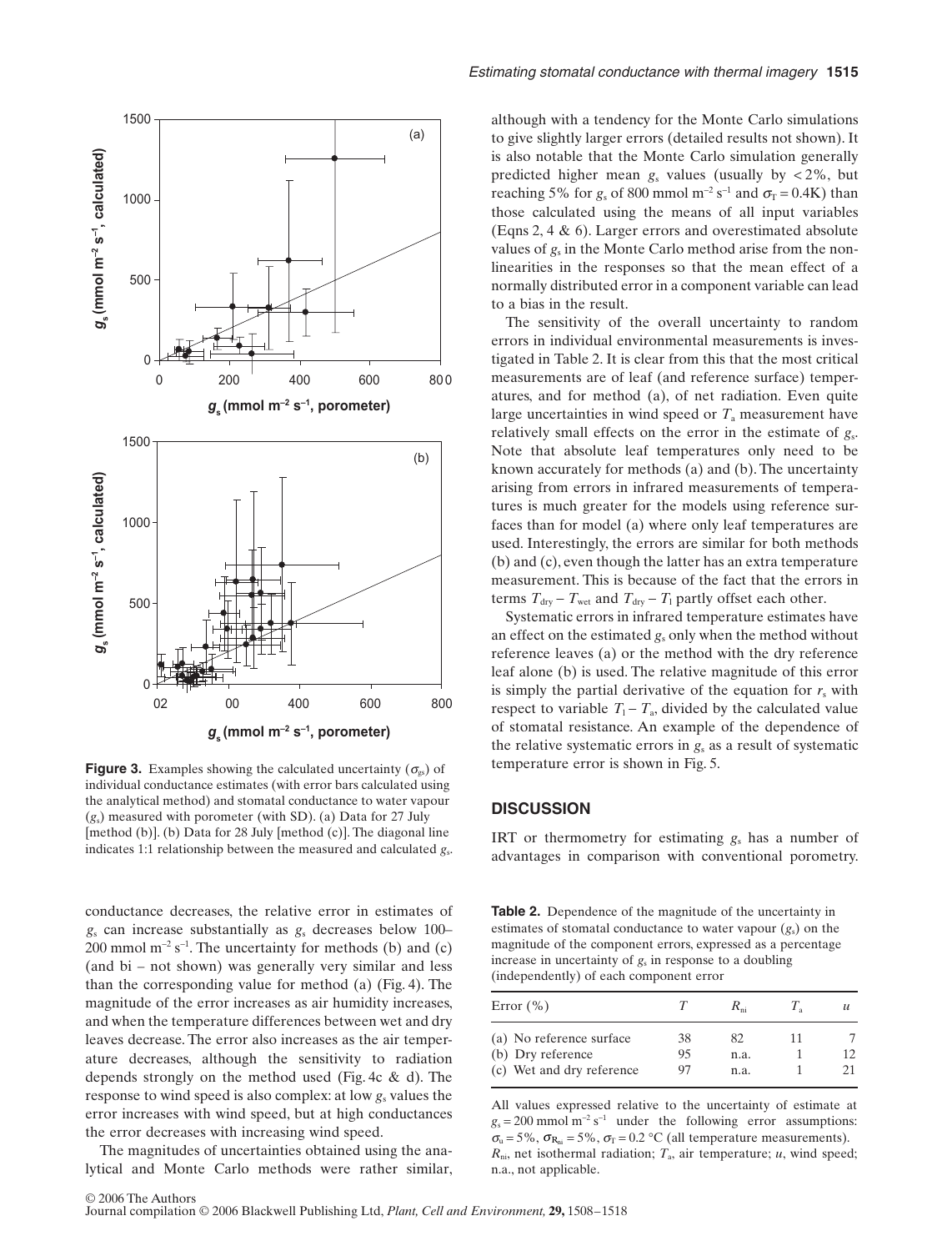

**Figure 4.** Variation in absolute (a, c, e & g) and relative (b, d, f & h) error in estimates of stomatal conductance to water vapour  $(g_s)$  for varying environmental conditions: wind speed (a, b); net radiation (c, d); relative humidity (e, f); and air temperature (g, h). The standard conditions assumed were  $T_a = 30 \degree C$ ,  $R_{ni} = 800 \degree W$  m<sup>-2</sup>,  $u = 1 \text{ m s}^{-1}$ ,  $rh = 30\%$ . Input errors were 0.2 °C for leaf and reference temperatures and 5% for *R*, *u* and *rh*. Circles, method (a), no reference leaves; squares, method (b), dry reference leaf; triangles, method (c), dry and wet reference leaves.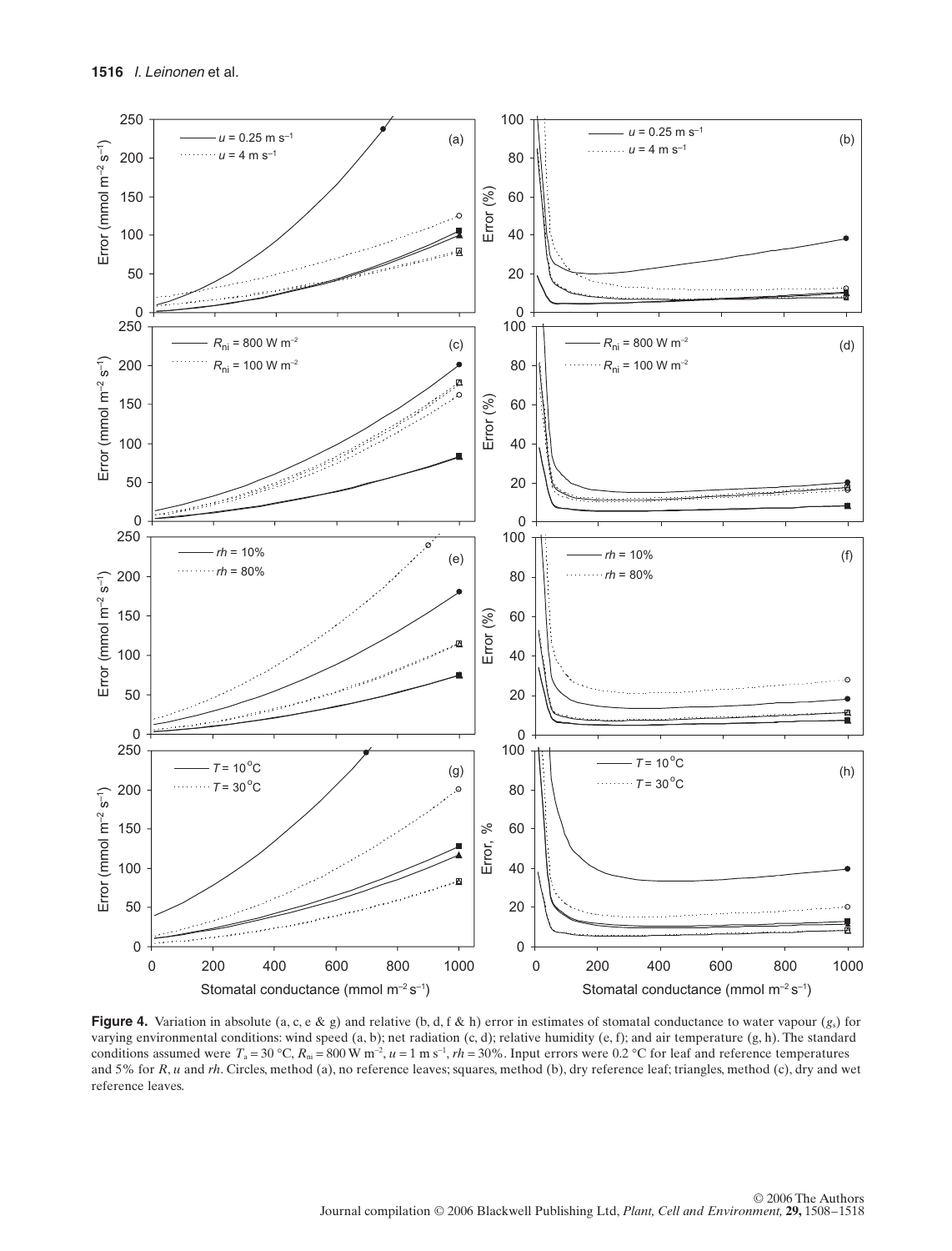

**Figure 5.** The relative systematic error of stomatal resistance as a result of 1 °C bias in leaf and reference temperature measurements. Environmental conditions:  $T_a = 30 \degree \text{C}$ ,  $R_{\rm ni}$  = 360 W m<sup>-2</sup>, *rh* = 30%.

Most importantly, thermal methods require no physical contact with leaves and therefore do not disturb the stomatal functioning. Thermal methods also allow a continuous recording of stomatal behaviour for large numbers of leaves without the need to enclose the leaves in measurement chambers. Previously available thermal sensing methods (see Jones 2004) only allowed an estimation of relative changes in *g*s; the methods presented here now provide absolute estimates of conductance, as required in many physiological studies. Imaging is also much faster, allows much greater replication and therefore is potentially less labour intensive than porometry. As large canopy areas can be observed at the same time, canopy averages are more readily obtained. As the present results show, thermal methods can estimate the differences in *g*s, for example, between different irrigation treatments, equally or even more accurately than porometer measurements.

Notwithstanding the advantages of thermal sensing, each of the methods available has limitations, which should be taken into account when selecting either porometry-based or thermal-based methods. Based on the experimental results of this study and on the theoretical error analyses, the usefulness of different methods in different conditions can be evaluated. In general, all thermal methods require additional environmental variables for estimation of *g*s. The need for meteorological measurements may seem to limit the usefulness of thermal imaging in field conditions. Despite this, the possibility for automating the environmental observations and calculations makes the use of thermal methods very practical in many situations. Most of the environmental variables can be obtained using standard meteorological measurements. Estimating the wind speed at the canopy surface may be in some cases difficult because a specific correction factor is required. However, the results show that correct wind speed estimates are not very critical in estimation of *g*s. This can be explained by the fact that the relationship between wind speed and boundary layer resistance is non-linear, and even a large variation of the wind speed under typical field conditions has little effect.

In this study, three main approaches to using leaf temperature measurements for estimating *g*, are proposed and evaluated. A method that uses both dry and wet reference temperatures has been previously applied in field conditions for estimating a stress index related to  $g<sub>s</sub>$  (Jones 1999; Jones *et al*. 2002). In the present study, this method is extended to calculate the absolute *g*s directly, incorporating also a modification to take account of the differences of the boundary layer conductance to water vapour for hypostomatous plant leaves and wet reference leaves. The other methods use either only a dry reference or no references, where all the necessary ancillary information is obtained from meteorological instruments.

Method (a), utilizing the full energy balance of a leaf, requires only the temperature of the plant leaf in addition to environmental data. The main problem of this method is to obtain an accurate estimate of the net radiation absorbed by the leaf. In practice, the radiation is usually measured at a single point differing spatially from the canopy area of interest. Therefore, certain corrections based on simplified assumptions should be done for the measured radiation values. This requirement, together with the need for the absolute leaf temperature to be measured accurately, limits the wide application of this method. Indeed, both the experimental data and the theoretical calculations show that this method has usually the highest error and the lowest prediction power of all the compared thermal methods. These errors can be reduced substantially, however, by undertaking measurements only on the shaded side of the canopy, where variation of radiation is a smaller component of the energy balance (Jones *et al*. 2002).

The use of reference surfaces eliminates the requirement for high absolute accuracy with the leaf temperature measurements and also eliminates the need for radiation measurements. Although the use of wet and dry surfaces together eliminates the need for humidity measurements, humidity is easily measured with reasonable precision. In practice, it is much more difficult to maintain a reference leaf wet than it is to maintain a dry reference, so we recommend that the most practical approach is that based on the use of a dry reference [method (b)]. Although the results show that the accuracy of  $g_s$  estimates is even higher when using a modification with empirically corrected leaf temperatures (method bi), this method does require measurements of radiation [not required for method (b)]. A slight disadvantage of method bi is that the uncertainty of the calculated  $g_s$  cannot readily be estimated analytically.

As a conclusion, we suggest that methods using IRT or thermometry have significant advantages in estimating plant *g*<sup>s</sup> compared to traditional porometry. This is especially the case in long-term monitoring of crop water status because of reduced requirements of labour. For most applications, we recommend the method utilizing the measurements of dry reference surface temperature. In cases where maintaining the reference surfaces is difficult, the method based on the full leaf energy balance can be used, although it may give less accurate estimates of *g*s.